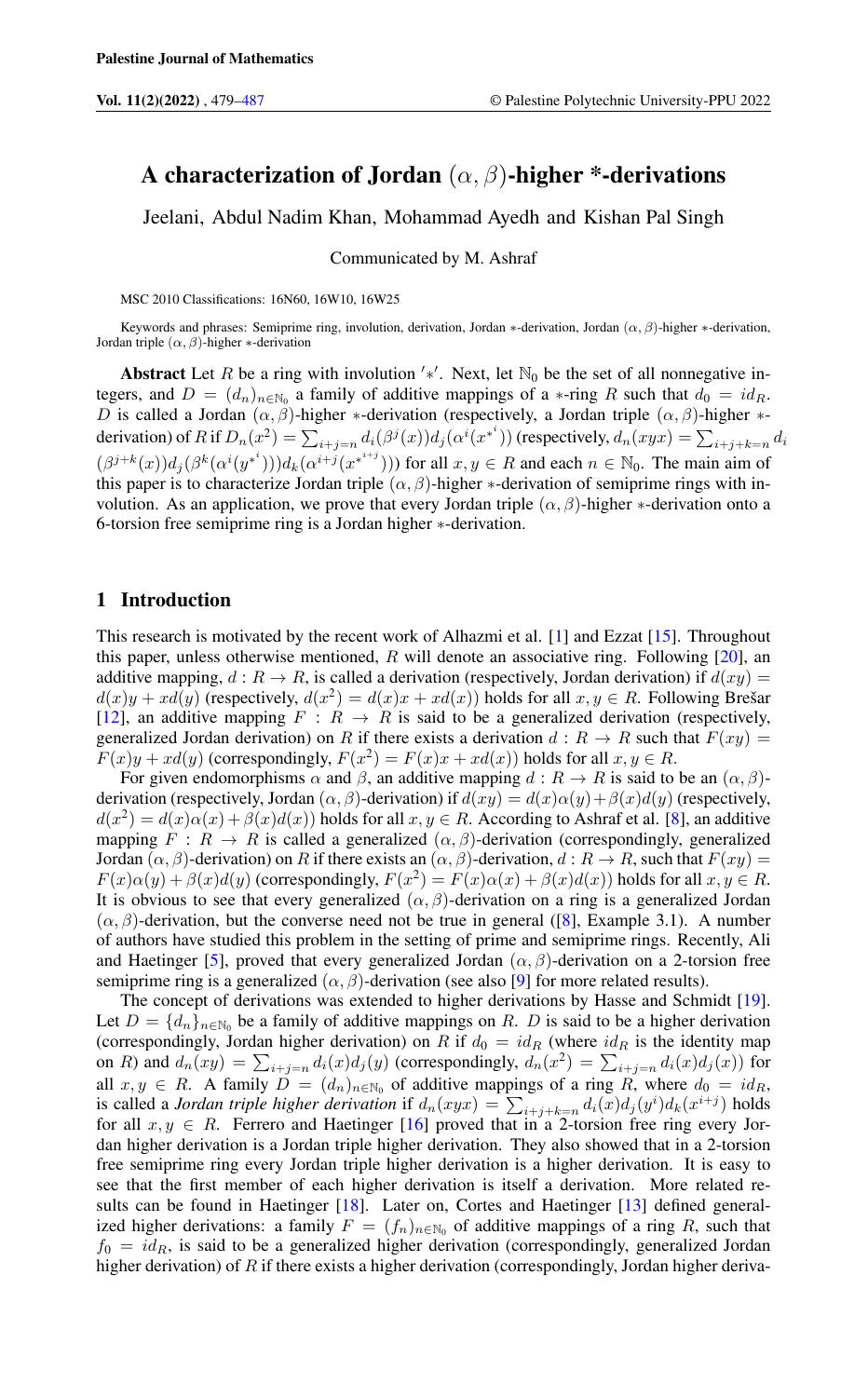tion)  $D = \{d_n\}_{n \in \mathbb{N}_0}$  and for each  $n \in \mathbb{N}_0, f_n(xy) = \sum_{i+j=n} f_i(x) d_j(y)$  (correspondingly,  $f_n(x^2) = \sum_{i+j=n} f_i(x) d_j(x)$  holds for all  $x, y \in R$ . Obviously, every generalized higher derivation is a generalized Jordan higher derivation, but the converse need not be true. The converse has already been proved for by Cortes and Haetinger [\[5\]](#page-7-5) for square closed Lie ideals of a prime ring R. Later, Wei and Xao [\[24\]](#page-8-4) established this result for a 2-torsion free semiprime ring. In 2010, Ashraf et al. [\[7\]](#page-7-8) introduced the concept of  $(\alpha, \beta)$ -higher derivations as follows: a family D of additive mappings  $d_n$  on R is said to be an  $(\alpha, \beta)$ -higher derivation (correspondingly, Jordan  $(\alpha, \beta)$ -higher derivation) of R if  $d_0 = id_R$  and  $d_n(xy) = \sum_{i+j=n} d_i(\beta^{n-i}(x))d_j(\alpha^{n-j}(y))$ (correspondingly,  $d_n(x^2) = \sum_{i+j=n} d_i(\beta^{n-i}(x)) d_j(\alpha^{n-j}(x))$ ) for all  $x, y \in R$  and for each  $n \in \mathbb{N}_0$ . For given endomorphisms  $\alpha$  and  $\beta$ , a family  $F = (f_n)_{n \in \mathbb{N}_0}$  of additive mappings  $f_n: R \to R$  is said to be a generalized  $(\alpha, \beta)$ -higher derivation (correspondingly, generalized Jordan  $(\alpha, \beta)$ -higher derivation) of R if there exists an  $(\alpha, \beta)$ -higher derivation  $D = \{d_n\}_{n \in \mathbb{N}_0}$ and for each  $n \in \mathbb{N}_0$ ,  $f_n(xy) = \sum_{i+j=n} f_i(\beta^{n-i}(x)) d_j(\alpha^{n-j}(y))$  (correspondingly,  $f_n(x^2) =$  $\sum_{i+j=n} f_i(\beta^{n-i}(x)) d_j(\alpha^{n-j}(x))$  holds for all  $x, y \in R$ . It is straightforward to check that any generalized ( $\alpha$ ,  $\beta$ )-higher derivation is a generalized Jordan ( $\alpha$ ,  $\beta$ )-higher derivation. However, the converse statement need not be true. Ashraf and Khan [\[6\]](#page-7-9) proved that every generalized Jordan ( $\alpha, \beta$ )-higher derivation is a generalized ( $\alpha, \beta$ )-higher derivation on Lie ideals of a prime ring  $R$ . Some more related results can be found in [\[1\]](#page-7-1), and [\[6\]](#page-7-9).

Motivated by the recent work's Alhazmi et al. [\[1\]](#page-7-1) and Ezzat [\[15\]](#page-7-2), we introduce the following notions:

**Definition 1.1.** Let  $\mathbb{N}_0$  be the set of all nonnegative integers,  $\alpha$ ,  $\beta$  be the endomorphisms of R, and let  $D = (d_n)_{n \in \mathbb{N}_0}$  be a family of additive mappings of R such that  $d_0 = id_R$ . D said to be

(i) an  $(\alpha, \beta)$ -*higher* \*-derivation of R if for each  $n \in \mathbb{N}_0$ ,

$$
d_n(xy) = \sum_{i+j=n} d_i(\beta^j(x))d_j(\alpha^i(y^{*^i})) \text{ for all } x, y \in R;
$$

(ii) a *Jordan*  $(\alpha, \beta)$ *-higher* \**-derivation* of R if for each  $n \in \mathbb{N}_0$ ,

$$
d_n(x^2) = \sum_{i+j=n} d_i(\beta^j(x)) d_j(\alpha^i(x^{*^i}))
$$
 for all  $x \in R$ ;

(iii) a *Jordan triple*  $(\alpha, \beta)$ *-higher* \**-derivation* of R if for each  $n \in \mathbb{N}_0$ ,

$$
d_n(xyx) = \sum_{i+j+k=n} d_i(\beta^{i+j}(x))d_j(\beta^k(\alpha^i(y^{*i})))d_k(\alpha^{i+j}(x^{*^{i+j}})) \text{ for all } x, y \in R.
$$

In this definition, if we take  $\alpha = \beta = id_R$ , the identity map on R then we obtain the notion of higher ∗-derivations, Jordan higher ∗-derivations and Jordan triple higher ∗-derivations. Also the first member of this family is an  $(\alpha, \beta)^*$ -derivation. Therefore, the interesting thing about this new concept is that they covers the notions of higher ∗-derivations, Jordan  $(\alpha, \beta)$ -higher ∗-derivations etc.

The main objective of this paper is to characterize Jordan triple  $(\alpha, \beta)$ -higher \*-derivations and related mappings in semiprime rings with involution. As consequences of our main theorems, many known results can be either generalized or deduced.

### 2 Preliminaries

Throughout this section, we will use the following notations: Let  $D = (d_n)_{n \in \mathbb{N}_0}$  be a Jordan triple  $(\alpha, \beta)$ -higher \*-derivation of R. For every fixed  $n \in \mathbb{N}_0$  and each  $x, y \in R$ , we denote by  $A_n(x)$  and  $B_n(x, y)$  the elements of R and defined by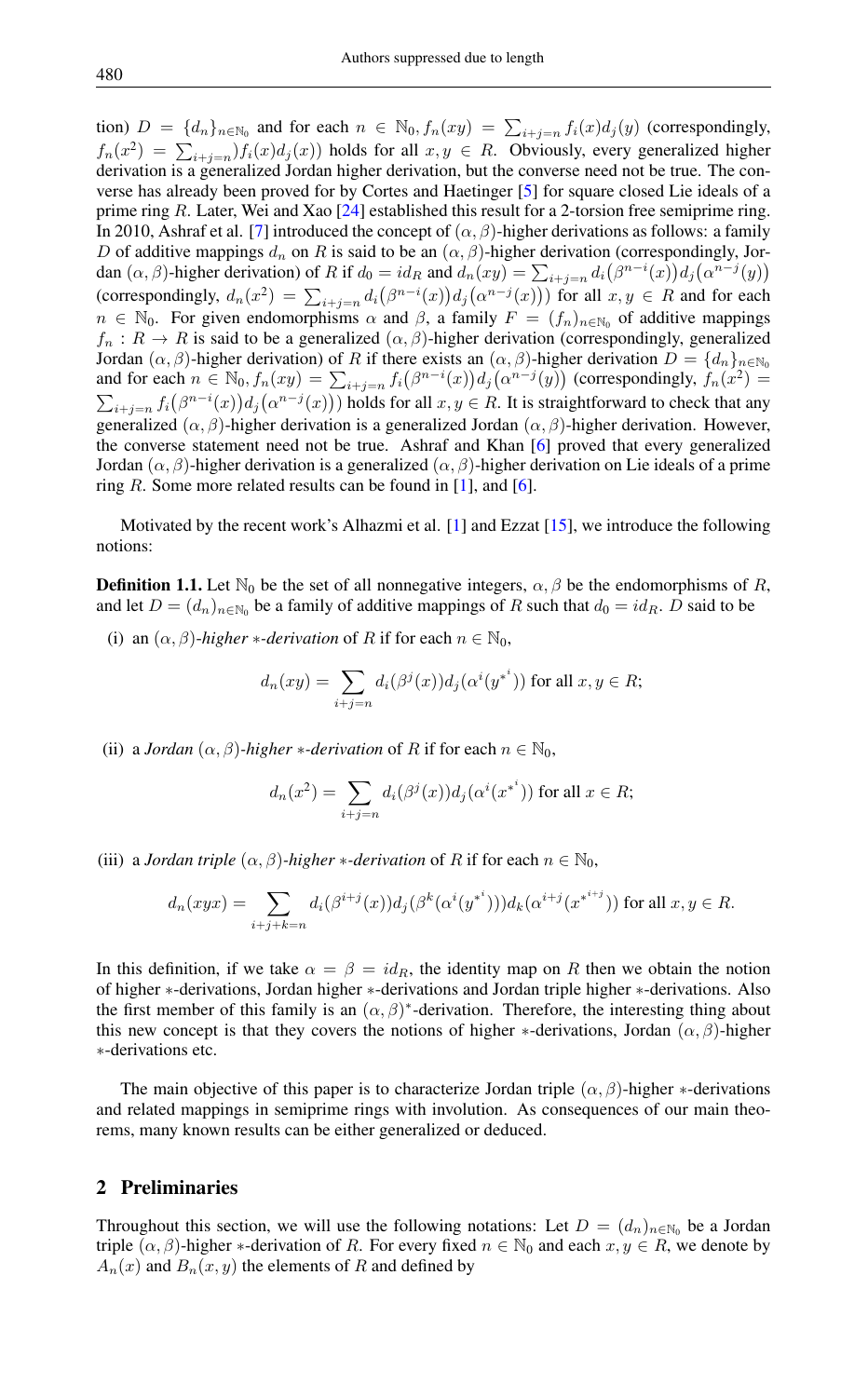$$
A_n(x) = d_n(x^2) - \sum_{i+j=n} d_i(\beta^j(x))d_j(\alpha^i(x^{*^i})),
$$
  
\n
$$
B_n(x,y) = d_n(xy+yx) - \sum_{i+j=n} d_i(\beta^j(x))d_j(\alpha^i(y^{*^i}))
$$
  
\n
$$
- \sum_{i+j=n} d_i(\beta^j(y))d_j(\alpha^i(x^{*^i})).
$$

Then, it is straightforward to check that  $A_n(x + y) = A_n(x) + A_n(y) + B_n(x, y)$ ,  $A_n(x) =$  $A_n(-x)$  and  $B_n(-x, y) = -B_n(x, y)$  for all  $x, y \in R$ .

<span id="page-2-0"></span>**Lemma 2.1.** *([\[10\]](#page-7-10), Lemma 2.1). Let*  $R$  *be a 2-torsion free semiprime ring. If*  $x, y \in R$  *are such that*  $xry = 0$  *for all*  $r \in R$ *, then*  $yrx = xy = yx = 0$ *.* 

<span id="page-2-1"></span>**Lemma 2.2.** *Let* R *be a* 2*-torsion free semiprime* \**-ring and*  $m, n \in \mathbb{N}_0$ *. Next, let*  $D = (d_n)_{n \in \mathbb{N}_0}$ *a Jordan triple*  $(\alpha, \beta)$ *-higher* \**-derivation of* R *such that*  $\beta$  *is an automorphism of* R *and*  $\alpha\beta$  =  $\beta\alpha$ . If  $A_m(x) = 0$  for all  $x \in R$  and for each  $m \leq n$ , then  $\beta^n(x^2)A_n(x) = A_n(x)\beta^n(x^2) = 0$ *for all*  $x \in R$  *and for each*  $n \in \mathbb{N}_0$ *.* 

*Proof.* Compute the value of  $M = d_n(x^2yx^2)$  in two different ways:

First by substitution of xyx for y in the definition of Jordan triple  $(\alpha, \beta)$ -higher  $*$ -derivation, we find that

$$
M = \sum_{i+j+k=n} d_i(\beta^{j+k}(x)) d_j(\beta^k(\alpha^i((xyx)^{*}))) d_k(\alpha^{i+j}(x^{*^{i+j}}))
$$
  
\n
$$
= \sum_{i+j+k=n} d_i(\beta^{i+k}(x)) \Big( \sum_{p+q+r=j} d_p(\beta^{q+r+k}(\alpha^i(x^{*})))
$$
  
\n
$$
\times d_q(\beta^{r+k}(\alpha^{p+i}(y^{*^{p+i}}))) d_r(\beta^k(\alpha^{p+q+i}(x^{*^{p+q+i}}))) \Big) d_k(\alpha^{i+j}(x^{*^{i+j}}))
$$
  
\n
$$
= \sum_{i+p+q+r+k=n} d_i(\beta^{p+q+r+k}(x)) d_p(\beta^{q+r+k}(\alpha^i(x^{*})))
$$
  
\n
$$
\times d_q(\beta^{r+k}(\alpha^{p+i}(y^{*^{p+i}}))) d_r(\beta^k(\alpha^{p+q+i}(x^{*^{p+q+i}})))
$$
  
\n
$$
\times d_k(\alpha^{i+p+q+r}(x^{*^{i+p+q+r}}))
$$
  
\n
$$
= \sum_{i+p=n} d_i(\beta^p(x)) d_p(\alpha^i(x^{*^i})) \alpha^n(y^{*^nz^{2^{*n}})
$$
  
\n
$$
+ \beta^n(x^2y) \sum_{r+k=n} d_r(\beta^r(x)) d_k(\alpha^r(x^{*^r}))
$$
  
\n
$$
i+p+q+r+k=n
$$
  
\n
$$
i+p+q+r+k=n
$$
  
\n
$$
\times d_q(\beta^{r+k}(\alpha^{p+i}(y^{*^{p+i}}))) d_r(\beta^k(\alpha^{p+q+i}(x^{*^{p+q+i}})))
$$
  
\n
$$
\times d_k(\alpha^{i+p+1+r}(x^{*^{i+p+q+r}})).
$$

The second way to compute M is the substitution of  $x^2$  for x in the definition of Jordan triple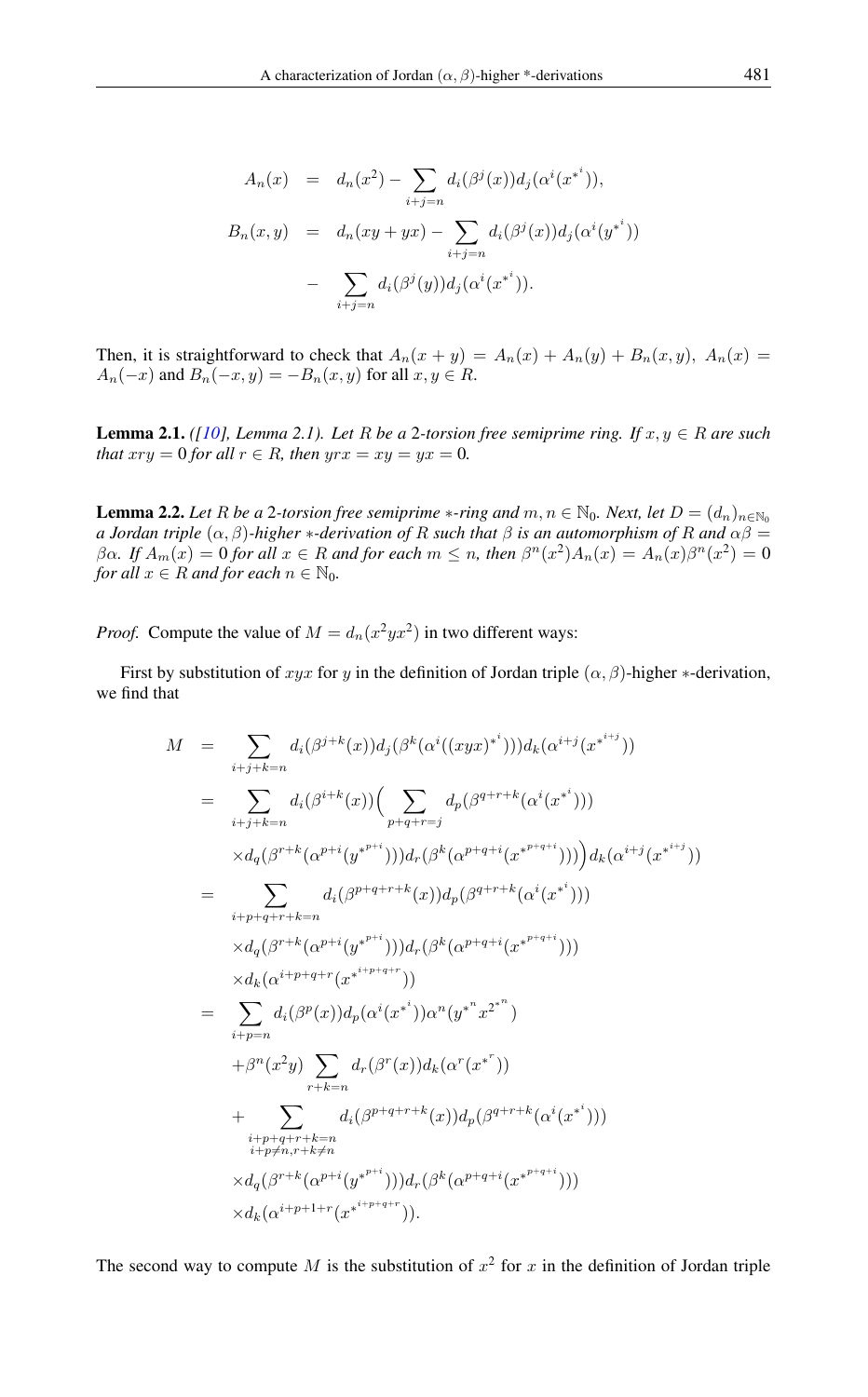$(\alpha, \beta)$ -higher \*-derivation and using our assumption that  $A_m(x) = 0$  for  $m < n$ , we find that

$$
M = \sum_{i+j+k=n} d_i(\beta^{j+k}(x^2)d_j(\beta^k(\alpha^i(y)^{*})))d_k(\alpha^{i+j}(x^{2^{*i+j}}))
$$
  
\n
$$
= d_n(x^2)\alpha^n(y^{*^nx^{2^{*n}}} + \beta^n(x^2y)d_n(x^2)
$$
  
\n
$$
+ \sum_{\substack{i+j+k=n \ i \neq n, k \neq n}} d_i(\beta^{j+k}(x^2))d_j(\beta^k(\alpha^i(y)^{*})))d_k(\alpha^{i+j}(x^{2^{i+j}}))
$$
  
\n
$$
= d_n(x^2)\alpha^n(y^{*^nx^{2^{*n}}} + \beta^n(x^2y)d_n(x^2)
$$
  
\n
$$
+ \sum_{\substack{i+j+k=n \ i \neq n, k \neq n}} \Big(\sum_{u+v=i} d_u(\beta^{v+j+k}(x))d_v(\beta^{j+k}(\alpha^u(x^{*u}))))\Big)d_j(\beta^k(\alpha^i(y)^{*}))
$$
  
\n
$$
\times \Big(\sum_{s+t=k} d_s(\beta^t(\alpha^{i+j}(x^{*^{i+j}})))d_t(\alpha^{s+i+j}(x^{*^{i+j+s}})))\Big)
$$
  
\n
$$
= d_n(x^2)\alpha^n(y^{*^nx^{2^{*n}}} + \beta^n(x^2y)d_n(x^2)
$$
  
\n
$$
+ \sum_{\substack{u+v+j+s+t=n \ u+v \neq n, s+t \neq n}} d_u(\beta^{v+j+k}(x))d_v(\beta^{j+k}(\alpha^u(x^{*}))))d_j(\beta^k(\alpha^{u+v}(y)^{*^{u+v}}))
$$

Now, subtracting the two values so obtained for  $M$  and using our notation, we obtain

<span id="page-3-0"></span>
$$
A_n(x)\alpha^n(y^{*^n}y^{2^{*^n}}) + \beta^n(x^2y)A_n(x) = 0.
$$
\n(2.1)

In case *n* is even  $(2.1)$  reduces to

<span id="page-3-1"></span>
$$
A_n(x)\alpha^n(yx^2) + \beta^n(x^2y)A_n(x) = 0 \text{ for all } x, y \in R. \tag{2.2}
$$

Replacing y by  $rx^2y, r \in R$  in [\(2.2\)](#page-3-1), we get

$$
A_n(x)\alpha^n(rx^2)\alpha^n(yx^2) + \beta^n(x^2r)\beta^n(x^2y)A_n(x) = 0 \text{ for all } x, y, r \in R.
$$

Using [\(2.2\)](#page-3-1) for the value of  $A_n(x) \alpha^n(rx^2)$ , we obtain

$$
-\beta^{n}(x^{2}r)A_{n}(x)\alpha^{n}(bx^{2}) + \beta^{n}(x^{2}r)\beta^{n}(x^{2}y)A_{n}(x) = 0 \text{ for all } x, y, r \in R.
$$

Again, using [\(2.2\)](#page-3-1) for the value of  $A_n(x) \alpha^n(yx^2)$  yields, in view of R is 2-torsion free, that

$$
\beta^{n}(x^{2}r)\beta^{n}(x^{2}y)A_{n}(x) = 0 \text{ for all } x, y, r \in R.
$$

Now put  $r = y\beta^{-n}(A_n(x))r$  in the last expression, we reach to

$$
\beta^{n}(x^{2}y)A_{n}(x)\beta^{n}(r)\beta^{n}(x^{2}y)A_{n}(x) = 0 \text{ for all } x, y, r \in R.
$$

Since  $\beta$  onto, the last relation implies that

$$
\beta^{n}(x^{2}y)A_{n}(x)R\beta^{n}(x^{2}y)A_{n}(x) = \{0\} \text{ for all } x, y \in R.
$$

The semiprimeness of R yields  $\beta^{n}(x^2y)A_n(x) = 0$  for all  $x, y \in R$ . Again since  $\beta$  is onto we have  $\beta^{n}(x^2)RA_n(x) = \{0\}$  for all  $x \in R$ , and by Lemma [2.1,](#page-2-0) we reach to  $\beta^{n}(x^2)A_n(x) =$  $A_n(x)\beta^n(x^2) = 0$  for all  $x \in R$ .

In case *n* is odd  $(2.1)$  reduces to

<span id="page-3-2"></span>
$$
A_n(x)\alpha^n(y^*x^{2^*}) + \beta^n(x^2y)A_n(x) = \{0\} \text{ for all } x, y \in R. \tag{2.3}
$$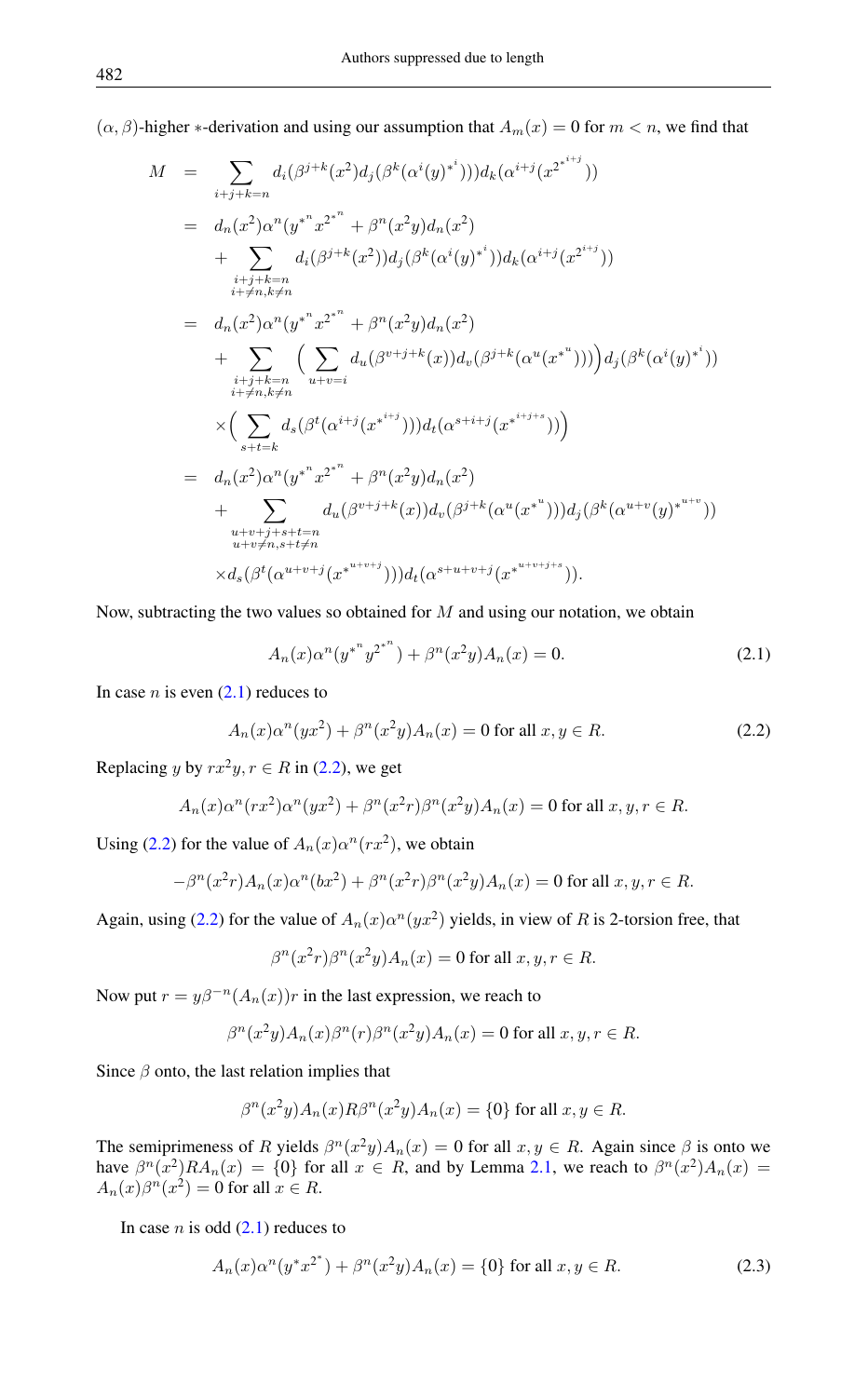Putting  $y = rx^2y$  gives for all  $x, y, r \in R$  that

$$
A_n(x)\alpha^n(y^*x^{2^*})\alpha^n(r^*x^{2^*}) + \beta^n(x^2r)\beta^n(x^2y)A_n(x) = 0.
$$

Substituting the value of  $A_n(x) \alpha^n(y^*x^{2^*})$  from [\(2.3\)](#page-3-2) in the last relation gives for all  $x, y, r \in R$ that

$$
-\beta^{n}(x^{2}y)A_{n}(x)\alpha^{n}(r^{*}x^{2^{*}}) + \beta^{n}(x^{2}r)\beta^{n}(x^{2}y)A_{n}(x) = 0.
$$

Again by using [\(2.3\)](#page-3-2) for the value of  $A_n(x) \alpha^n (r^* x^{2^*})$ , we get for all  $x, y, r \in R$ 

<span id="page-4-0"></span>
$$
\beta^{n}(x^{2})\left(\beta^{n}(yx^{2}r) + \beta^{n}(rx^{2}y)\right)A_{n}(x) = 0.
$$
\n(2.4)

Taking  $r = y$  in [\(2.4\)](#page-4-0) leads, in view of R in 2-torsion free, to

<span id="page-4-1"></span>
$$
\beta^{n}(x^{2}y)\beta^{n}(x^{2}y)A_{n}(x) = 0 \text{ for all } x, y \in R.
$$
\n(2.5)

Now putting  $r = y\beta^{-n}(A_n(x))r$  in [\(2.4\)](#page-4-0) gives for all  $x, y, r \in R$ 

$$
\beta^{n}(x^{2}y)\beta^{n}(x^{2}y)A_{n}(x)\beta^{n}(r)A_{n}(x) + \beta^{n}(x^{2}y)\beta^{n}(rx^{2}y)A_{n}(x) = 0
$$

But using [\(2.5\)](#page-4-1), the first summand fo the last equation is zero. Hence, we get  $\beta^{n}(x^2y)\beta^{n}(rx^2y)A_n(x) =$ 0 for all  $x, y, r \in R$ . Surjectiveness of  $\beta$  leads to  $\beta^n(x^2y)R\beta^n(x^2y)A_n(x) = \{0\}$  for all  $x, y \in R$ and since R is semiprime we get  $\beta^{n}(x^{2})\beta^{n}(y)A_{n}(x) = 0$  for all  $x, y, r \in R$ . Again by using the surjectiveness of  $\beta$ , we find  $\beta^{n}(x^{2})RA_{n}(x) = \{0\}$  for all  $x \in R$ . Thus, since R is semiprime we get by Lemma [2.1](#page-2-0) that  $A_n(x)\beta^n(x^2) = \beta^n(x^2)A_n(x) = 0$  for all  $x \in R$ .  $\Box$ 

<span id="page-4-4"></span>**Proposition 2.3.** *Let* R *be a* 2-torsion free  $*$ -ring and  $n \in \mathbb{N}_0$ *. Then every Jordan*  $(\alpha, \beta)$ *-higher*  $*$ *-derivation*  $D = (d_n)_{n \in \mathbb{N}_0}$  of R is a Jordan triple  $(\alpha, \beta)$ *-higher*  $*$ *-derivation of R.* 

*Proof.* By the assumption, we have

<span id="page-4-2"></span>
$$
d_n(x^2) = \sum_{i+j=n} d_i(\beta^j(x)) d_j(\alpha^i(x^{*^i})).
$$
\n(2.6)

for all  $x, y \in R$ . Write  $w = x + y$  and using [\(2.6\)](#page-4-2), we get

$$
d_n(w^2) = \sum_{i+j=n} d_i(\beta^j(x+y))d_j(\alpha^i((x+y)^{*}^i))
$$
  
= 
$$
\sum_{i+j=n} (d_i\beta^j(x))d_j(\alpha^i(x^{*}^i)) + d_i\beta^j(x))d_j(\alpha^i(y^{*}^i))
$$
  
+ 
$$
d_i\beta^j(y))d_j(\alpha^i(x^{*}^i)) + d_i\beta^j(y))d_j(\alpha^i(y^{*}^i))),
$$

and

$$
d_n(w^2) = d_n(x^2 + xy + yx + y^2)
$$
  
=  $d_n(x^2) + d_n(y^2) + d_n(xy + yx)$   
= 
$$
\sum_{l+m=n} d_l(\beta^m(x))d_m(\alpha^l(x^{*}^*)) + \sum_{r+s=n} d_r(\beta^s(y))d_s(\alpha^r(y^{*}^*))
$$
  
+  $d_n(xy + yx)$ .

Subtracting the last two expressions of  $d_n(w^2)$  gives

<span id="page-4-3"></span>
$$
d_n(xy + yx) = \sum_{i+j=n} \left( d_i \beta^j(x) d_j(\alpha^i(y^{*^i})) + d_i \beta^j(y) d_j(\alpha^i(x^{*^i})) \right).
$$
 (2.7)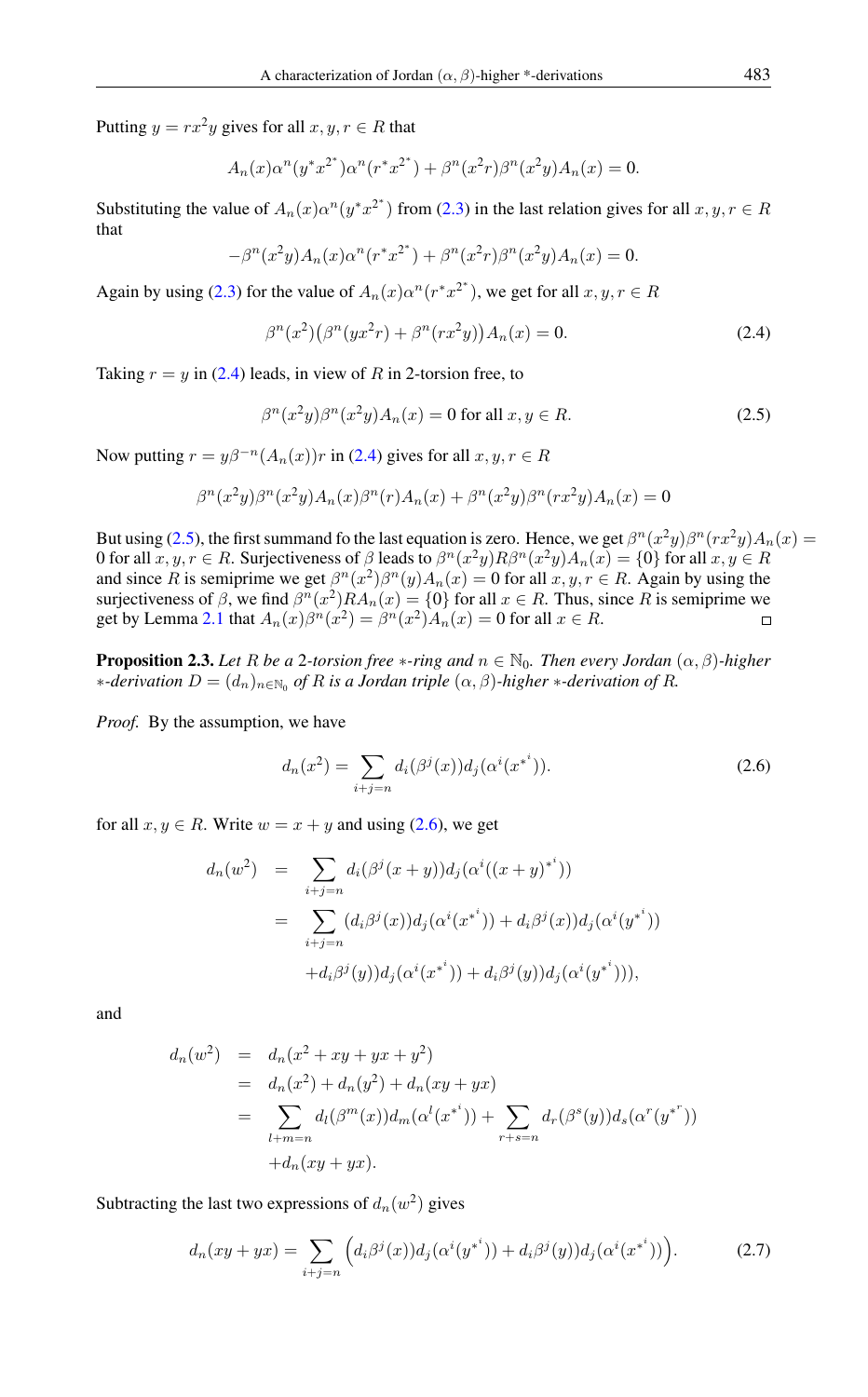Now take  $c = x(xy + yx) + (xy + yx)x$ . Using [\(2.7\)](#page-4-3), we get

$$
d_n(c) = \sum_{i+j=n} d_i(\beta^j(x)) d_j(\alpha^i((xy+yx)^{*^i}))
$$
  
+ 
$$
\sum_{i+j=n} d_i(\beta^j(xy+yx)) d_j(\alpha^i(x^{*^i}))
$$
  
= 
$$
\sum_{i+r+s=n} \left( d_i(\beta^{r+s}(x)) d_r(\beta^s(\alpha^i(x^{*^i}))) d_s(\alpha^{i+r}(y^{*^{i+r}}))
$$
  
+ 
$$
d_i(\beta^{r+s}(x)) d_r(\beta^j(\alpha^i(y^{*^i}))) d_s(\alpha^{i+r}(x^{*^{i+r}})) \right)
$$
  
= 
$$
\sum_{k+l+j=n} \left( d_k(\beta^{l+j}(x)) d_l(\beta^j(\alpha^k(y^{*^k}))) d_j(\alpha^{k+l}(x^{*^{k+l}}))
$$
  
+ 
$$
d_k(\beta^{l+j}(y)) d_l(\beta^j(\alpha^k(x^{*^k}))) d_j(\alpha^{k+l}(x^{*^{k+l}})) \right)
$$
  
= 
$$
\sum_{i+r+s=n} d_i(\beta^{r+s}(x)) d_r(\beta^s(\alpha^i(x^{*^i}))) d_s(\alpha^{i+r}(y^{*^{i+r}}))
$$
  
+ 
$$
2 \sum_{i+j+k=n} d_i(\beta^{j+k}(x)) d_j(\beta^k(\alpha^i(y^{*^i}))) d_k(\alpha^{i+j}(x^{*^{i+j}})).
$$

Also, we have

$$
d_n(c) = d_n(2xyx + (x^2y + yx^2))
$$
  
=  $2d_n(xyx) + d_n(x^2y + yx^2)$   
=  $2d_n(xyx) + \sum_{i+r+s=n} d_i(\beta^{r+s}(x))d_r(\beta^s(\alpha^i(x^{*i})))d_s(\alpha^{i+r}(y^{*i+r}))$   
+  $\sum_{k+l+j=n} d_k(\beta^{l+j}(y))d_l(\beta^j(\alpha^k(x^{*k})))d_j(\alpha^{k+l}(x^{*k+l})).$ 

Subtracting the last two expressions of  $d_n(c)$  and using the fact that R is 2-torsion free, we get

$$
d_n(xyx) = \sum_{i+j+k=n} d_i(\beta^{j+k}(x))d_j(\beta^k(\alpha^i(y^{*i})))d_k(\alpha^{i+j}(x^{*^{i+j}}))
$$

for all  $x, y \in R$ . This proves the theorem.

3 Main results

The main result of the present paper is the following theorem.

<span id="page-5-2"></span>Theorem 3.1. *Let* R *be a* 6*-torsion free semiprime* ∗*-ring and* β *an autmorphism of* R*. Then every Jordan triple*  $(\alpha, \beta)$ -*higher* \*-derivation  $D = (d_n)_{n \in \mathbb{N}_0}$  of R, with  $\alpha\beta = \beta\alpha$ , is a Jordan  $(\alpha, \beta)$ *-higher* \**-derivation of R.* 

*Proof.* We will use induction on n in our proof. We see trivially that  $A_0(x) = 0$  for all  $x \in R$ . In case  $n = 1$ , we get from ([\[4\]](#page-7-11), Theorem 2.1) that  $A_1(x) = 0$  for all  $x \in R$ . So we suppose that  $A_m(x) = 0$  for all  $x \in R$  and  $m < n$ . In view of Lemma [2.2,](#page-2-1) we have

<span id="page-5-0"></span>
$$
A_n(x)x^2 = 0 \text{ for all } x \in R
$$
\n(3.1)

and

<span id="page-5-1"></span>
$$
x^2 A_n(x) = 0 \text{ for all } x \in R. \tag{3.2}
$$

 $\Box$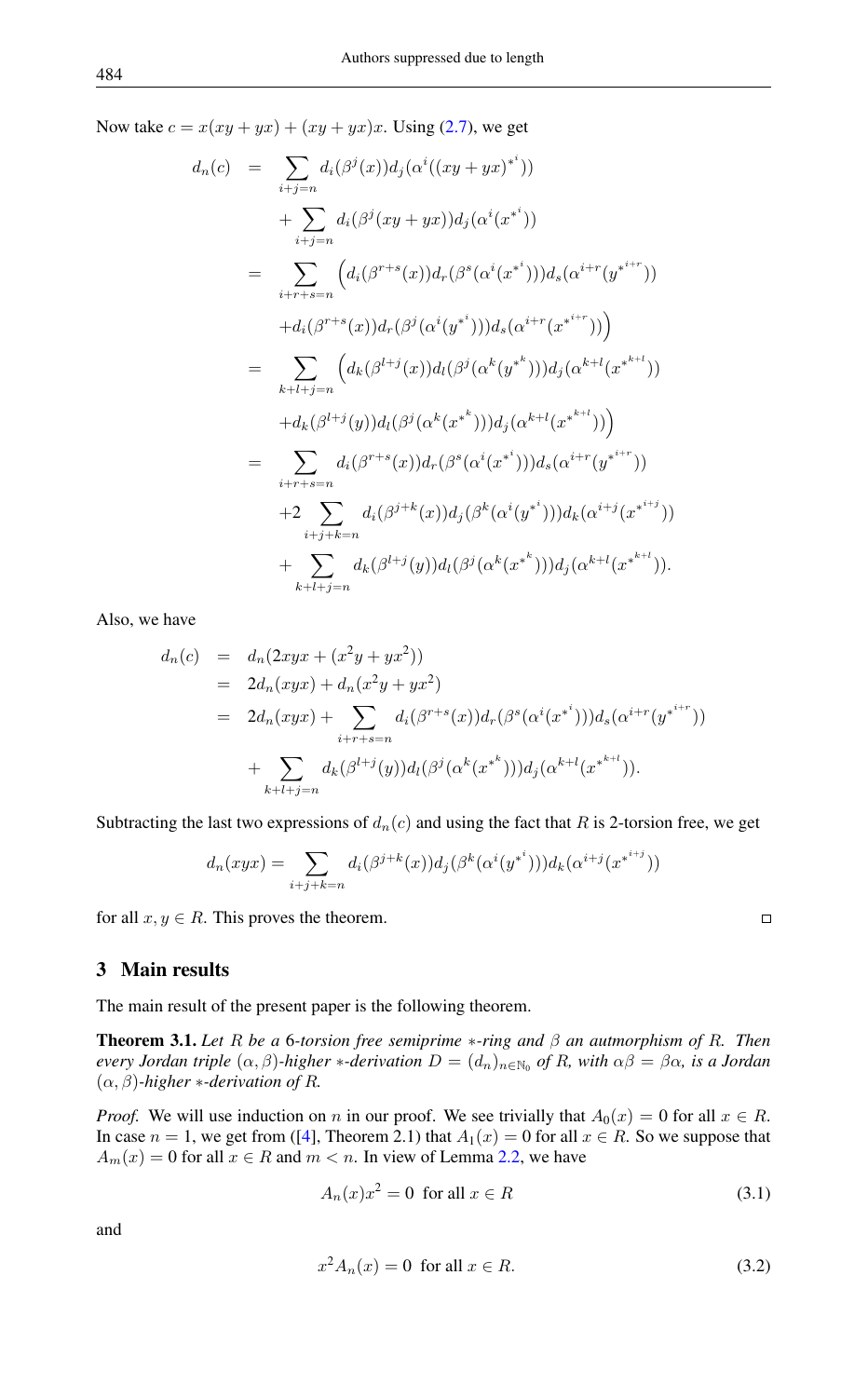The replacement of  $x + y$  for x in [\(3.1\)](#page-5-0) gives

<span id="page-6-0"></span>
$$
A_n(x)\beta^n(y^2) + A_n(y)\beta^n(x^2) + B_n(x,y)\beta^n(x^2 + y^2) + (A_n(x^2 + y^2) + A_n(y^2) + B_n(x,y))\beta^n(xy + yx) = 0 \text{ for all } x, y \in R.
$$
\n(3.3)

By replacing x by  $-x$  in [\(3.3\)](#page-6-0) we obtain

<span id="page-6-1"></span>
$$
A_n(x)\beta^n(y^2) + A_n(y)\beta^n(x^2) - B_n(x, y)\beta^n(x^2 + y^2) - (A_n
$$
  
(x) + A\_n(y) - B\_n(x, y))\beta^n(xy + yx) = 0 for all  $x, y \in R$ . (3.4)

Adding  $(3.3)$  and  $(3.4)$  and using the fact that R is 2-torsion free, we get

<span id="page-6-2"></span>
$$
B_n(x, y)\beta^n(x^2 + y^2) + (A_n(x) + A_n(y))
$$
  

$$
\beta^n(xy + yx) = 0 \text{ for all } x, y \in R.
$$
 (3.5)

Substituting  $2x$  for x in [\(3.5\)](#page-6-2) gives in view of the fact that R is 2-torsion free that

<span id="page-6-3"></span>
$$
4B_n(x, y)\beta^n(x^2) + B_n(x, y)\beta^n(y^2) + 4A_n(x)\beta^n
$$
  
(xy + yx) + A\_n(y)(xy + yx) = 0 for all x, y \in R. (3.6)

Comparing  $(3.5)$  and  $(3.6)$  we have, since R is 3-torsion free

<span id="page-6-4"></span>
$$
B_n(x,y)\beta^n(y^2) + A_n(x)\beta^n(xy+yx) = 0 \text{ for all } x, y \in R. \tag{3.7}
$$

Multiply [\(3.7\)](#page-6-4) by  $A_n(A)x$  from the right and using [\(3.2\)](#page-5-1), we arrive at

<span id="page-6-5"></span>
$$
A_n(x)\beta^n(xy)A_n(x)\beta^n(x) + A_n(x)\beta^n(y)\beta^n(x)
$$
  

$$
A_n(x)\beta^n(x) = 0 \text{ for all } x, y \in R.
$$
 (3.8)

Substituting y by yx in [\(3.8\)](#page-6-5) and multiplying by x from the left we obtain using that  $\beta$  is onto  $(\beta^{n}(x)A_{n}(x)\beta^{n}(x))R(\beta^{n}(x)A_{n}(x)\beta^{n}(x)) = \{0\}$  for all  $x \in R$ . But since R is semiprime  $\beta^{n}(x)A_{n}(x)\beta^{n}(x) = 0$  for all  $x \in R$ . So [\(3.8\)](#page-6-5) reduces to  $A_{n}(x)\beta^{n}(y)A_{n}(x)\beta^{n}(x) = 0$ , for all  $x, y \in R$ . Since  $\beta$  is onto, we have  $A_n(x)\beta^n(x)RA_n(x)\beta^b(x) = \{0\}$  for all  $x \in R$ . Again, since  $R$  is semiprime, we have

<span id="page-6-6"></span>
$$
A_n(x)\beta^n(x) = 0 \text{ for all } x \in R. \tag{3.9}
$$

In view of [\(3.9\)](#page-6-6), [\(3.7\)](#page-6-4) reduces to  $B_n(x, y)\beta^n(x^2) + A_n(x)\beta^n(yx) = 0$  for all  $x, y \in R$ . Multiplying this relation by  $\beta^{n}(x)$  from left and by  $A_{n}(x)$  from right we obtain for all  $x, y \in$  $R, \beta^{n}(x)A_{n}(x)\beta^{n}(x)A_{n}(x) = 0.$  Since  $\beta$  is onto we get for all  $x \in R, \beta^{n}(x)A_{n}(x)R\beta^{n}(x)A_{n}(x) = 0.$  ${0}$  and by the semiprimeness of R we have

<span id="page-6-10"></span><span id="page-6-8"></span><span id="page-6-7"></span>
$$
\beta^{n}(x)A_{n}(x) = 0 \text{ for all } x \in R.
$$
\n(3.10)

Linearizing  $(3.9)$  we have

$$
A_n(x)\beta^n(y) + A_n(y)\beta^n(x) + B_n(x, y)\beta^n(x + y) = 0 \text{ for all } x, y \in R. \tag{3.11}
$$

Taking  $x = -x$  in [\(3.11\)](#page-6-7), we obtain

$$
A_n(x)\beta^n(y) - A_n(y)\beta^n(x) + B_n(x, y)\beta^n(x - y) = 0 \text{ for all } x, y \in R. \tag{3.12}
$$

Adding  $(3.11)$  and  $(3.12)$  we obtain, since R is 2-torsion free

<span id="page-6-9"></span>
$$
A_n(x)\beta^n(y) + B_n(x, y)\beta^n(x) = 0 \text{ for all } x, y \in R. \tag{3.13}
$$

Right multiplication [\(3.13\)](#page-6-9) by  $A_n(x)$  and using [\(3.10\)](#page-6-10) gives for all  $x, y \in R$ ,  $A_n(x)\beta^n(y)A_n(x) =$ 0. Since  $\beta$  is onto, we get  $A_n(x)RA_n(x) = 0$  for all  $x \in R$ . By the semiprimeness of R, we conclude that  $A_n(x) = 0$  for all  $x \in R$ . Hence, every Jordan triple  $(\alpha, \beta)$ -higher  $*$ -derivation is a Jordan  $(\alpha, \beta)$ -higher \*-derivation.

 $\Box$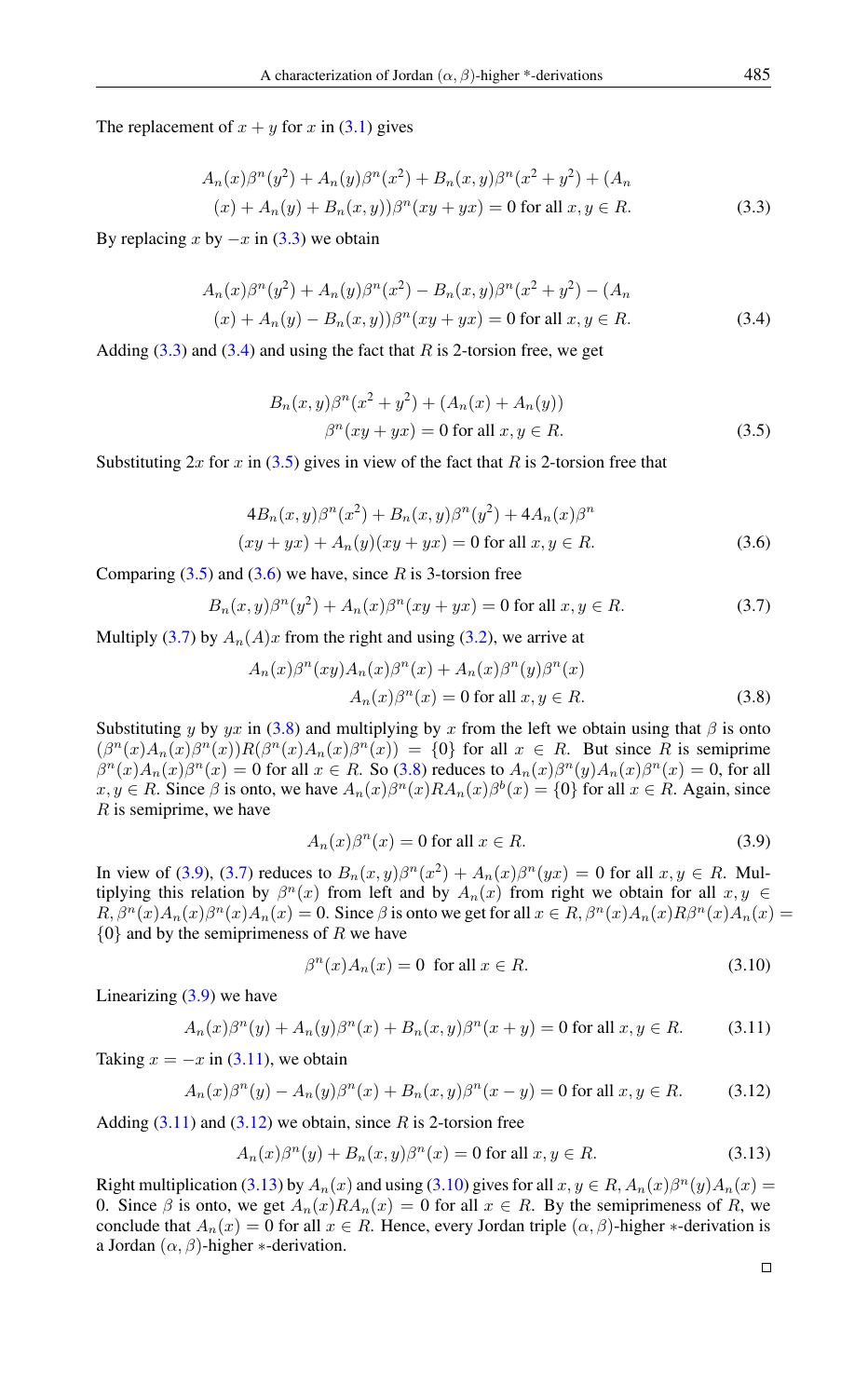In view of Theorem [3.1](#page-5-2) and Proposition [2.3,](#page-4-4) we have the following result.

<span id="page-7-12"></span>**Theorem 3.2.** Let R be a 6-torsion free semiprime ring with involution and  $\alpha$ ,  $\beta$  be the en*domorphisms of* R *such that*  $\beta$  *is onto.* If  $\alpha\beta = \beta\alpha$ , then the notions of Jordan  $(\alpha, \beta)$ *-higher* ∗*-derivation and Jordan triple* (α, β)*-higher* ∗*-derivation on a* 6*-torsion free semiprime* ∗*-ring are equivalent.*

The following corollaries are immediate consequences of Theorem [3.2](#page-7-12)

Corollary 3.3. *([\[4\]](#page-7-11), Theorem 2.1) Let* R *be a* 6*-torsion free semiprime ring with involution and* α, β *be the endomorphisms of* R *such that* β *is onto. Then every Jordan triple* (α, β) ∗ *-derivation of*  $R$  *is a Jordan*  $(\alpha, \beta)^*$ -*derivation.* 

Corollary 3.4. *([\[15\]](#page-7-2), Theorem 2.3) Let* R *be a* 6*-torsion free semiprime ring. Then, every Jordan triple higher* ∗*-derivation on* R *is a Jordan higher* ∗*-derivation.*

Corollary 3.5. *([\[23\]](#page-8-5), Theorem 1) Let* R *be a* 6*-torsion free semiprime* ∗*-ring. Then every Jordan triple* ∗*-derivation of* R *is a Jordan higher* ∗*-derivation of* R*.*

### Acknowledgements

The authors express their appreciation to the anonymous referee(s) whose feedback helped us to prepare a better final version of this paper. We would like to thank Professor Shakir Ali, Department of Mathematics, Aligarh Muslim University, Aligarh for his continuous encouragement and valuable suggestions for doing good research. We really appreciate his constant support and help during the preparation of this manuscript.

## <span id="page-7-0"></span>References

- <span id="page-7-1"></span>[1] H. Alhazmi, S. Ali and A. N. Khan, Generalized (α, β)-derivations in rings with involution, *Maejo Int. J. Sci. Technol.* 14 (01) (2020), 68-80.
- [2] S. Ali, On generalized \*-derivations in \*-rings, *Palest J. Math.*, 1, (2012), 32-37.
- [3] S. Ali, A. Fošner, M. Fošner and M. S. Khan, On generalized Jordan triple  $(\alpha, \beta)^*$ -derivations and related mappings, *Meditrr. J. Math,* 10 (2013), 1657-1668.
- <span id="page-7-11"></span>[4] S. Ali, and A. Fošner, On Jordan  $(\alpha, \beta)^*$ -derivations in semiprime<sup>\*</sup>-rings, *Int. J. Algebra* 4 (2010), no.3, 99-108.
- <span id="page-7-5"></span>[5] S. Ali and C. Haetinger, Jordan α-centralizers in rings and some applications, *Bol. Soc. Parana. Mat.,* 26(3), (2008), 71-80.
- <span id="page-7-9"></span>[6] M. Ashraf and A. Khan, Genralized  $(\sigma, \tau)$ -higher derivations in prime rings, *Springer Plus*, 1, (2012), Art.No.31.
- <span id="page-7-8"></span>[7] M. Ashraf, A. Khan and C. Haetinger, On (σ, τ )-higher derivations in prime rings, *Int. Electron. J. Algebra,* 8, (2010), 65-79.
- <span id="page-7-4"></span>[8] M. Ashraf, A. Ali and S. Ali, On Lie ideals and generalized (Θ, φ)-derivations in prime rings, *Comm. Algebra,* 32, (2004), 2977-2985.
- <span id="page-7-6"></span>[9] M. Ashraf, S. Ali and M. R. Mazumder, On generalized (Θ, φ)-derivations in semiprime rings with involution, *Math. Slovaca,* 62, (2012), 451-460.
- <span id="page-7-10"></span>[10] M. Brešar, Jordan mappings of semiprime rings, *J. Algebra* 127 (1989), no.1, 218-228.
- [11] M. Brešar and J. Vukman, On some additive mappings in rings with involution, *Aequations Math. J.* 38 (1989), 178-185.
- <span id="page-7-3"></span>[12] M. Brešar, On the distance of the composition of two derivations to the generalized derivations, *Glasgow Math. J.,* 33 (1991), 89-93.
- <span id="page-7-7"></span>[13] W. Cortes and C. Haetinger, On Jordan generalized higher derivations in rings, *Turk. J. Math.,* 29, (2005), 1-10.
- [14] N. A. Dar and S. Ali, On the structure of generalized Jordan \*-derivation of prime rings, *Comm. Algebra* (2020), 1-9; https://doi.org/10/1080/00927872.2020.1837148
- <span id="page-7-2"></span>[15] O. H. Ezzat, A note on Jordan triple higher ∗-derivations on semiprime rings, *ISRN Algebra* (2014), http://doi.org/10.1155/2014/365424.